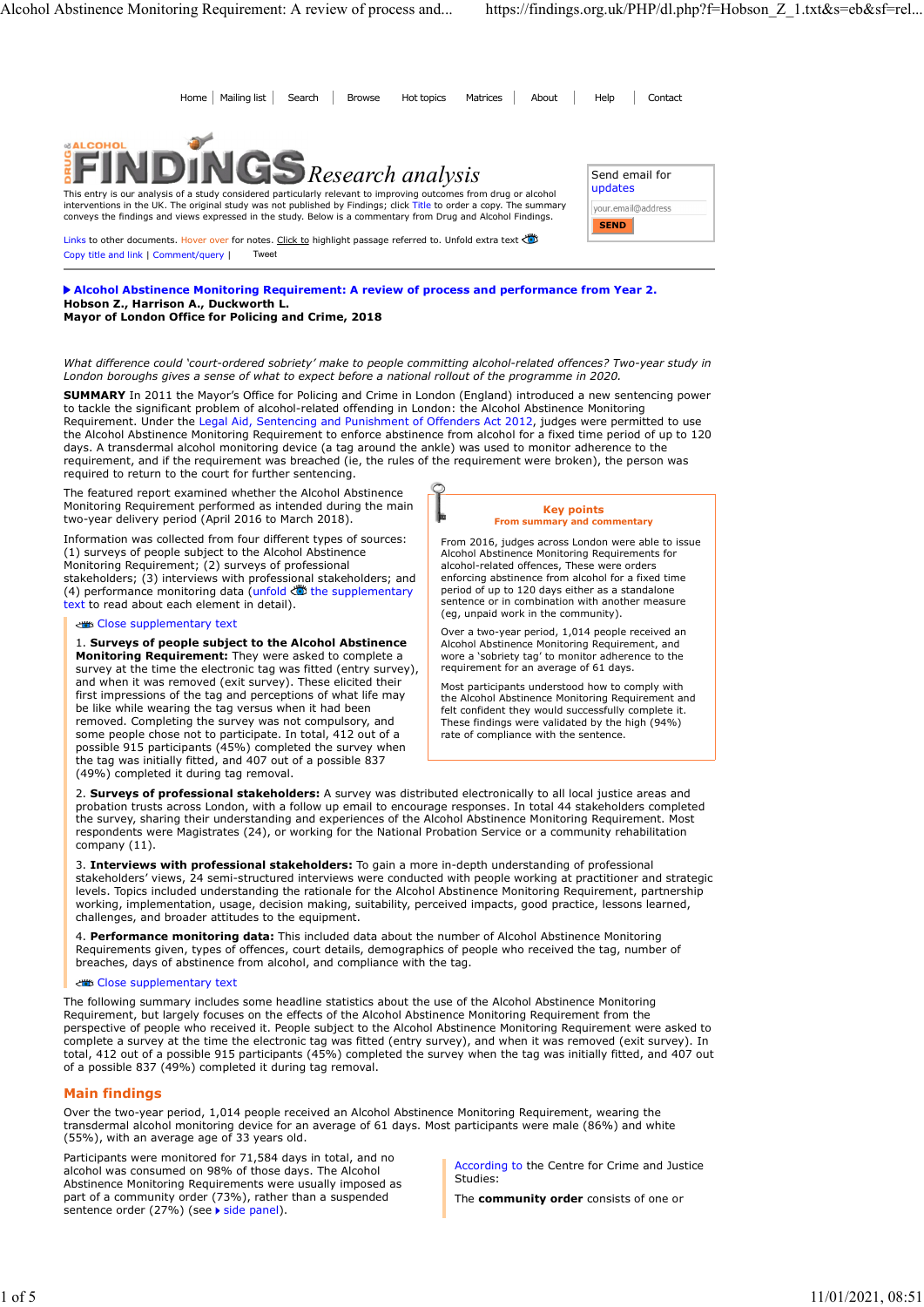In most cases (69%) the Alcohol Abstinence Monitoring Requirement was ordered in combination with something else, rather than being a standalone requirement. The most common combination (19%) was the Alcohol Abstinence Monitoring Requirement plus unpaid work. Alcohol Abstinence Monitoring Requirement: A review of process and... https://findings.org.uk/PHP/dl.php?f=Hobson\_Z\_1.txt&s=eb&sf=rel...<br>In most cases (69%) the Alcohol Abstinence Monitoring more of 12 possible requirement

Alcohol abstinence monitoring requirements were given for a variety of offences, most commonly for violent (45%) or **representations** in the part of part of the state of the drink-driving offences (29%).

In 94% of cases the Alcohol Abstinence Monitoring Requirement was complied with. Of the 940 Alcohol Abstinence Monitoring Requirement cases where the order was complete by the end of the study period, there were only 60 breaches where the participant returned to court and was found guilty or pled guilty to the breach.

Uptake of the Alcohol Abstinence Monitoring Requirement with domestic abuse perpetrators was very low (four cases) despite the fact that alcohol was a factor in 33% of the domestic abuse cases appearing at the courts. Anecdotally, this was probably because probation officers could not contact the survivor within the five-day timescale identified more of 12 possible requirements, and may last as little as 12 hours or as long as three years. If a community order is breached, the court can amend it by making it more onerous, or it can revoke and re-sentence, which may mean custody, even where the original offence was not punishable by imprisonment.

### The suspended sentence order is a

custodial sentence (ie, it includes a component of custody in prison or another setting). However, it is designed to be served in the community unless the order is breached, in which cases the court can either order time in custody, or, if there are strong reasons for not doing so, impose more onerous requirements than the initial suspended sentence order or lengthen the period of supervision.

in the Alcohol Abstinence Monitoring Requirement protocol. It could also be due to a lack of understanding about the use of the Alcohol Abstinence Monitoring Requirement for domestic abuse perpetrators. Most professional stakeholders (70%) were of the opinion that the Alcohol Abstinence Monitoring Requirement should be used in domestic abuse cases, especially where there was a clear correlation between the perpetrator drinking alcohol and the domestic violence. However, they emphasised that in such instances the Alcohol Abstinence Monitoring Requirement would need to be delivered alongside a specialised programme (eg, Building Better Relationships) to specifically address the causes of domestic abuse offending and the ongoing risk of further abuse and harm.

#### At the entry survey…

Most tags were fitted inside the person's home (99%). Most of those who had committed an alcohol-related offence and were subject to the requirement, and participated in the survey, reported having a good relationship with their close family (93%) and friends (94%), to be in good physical health (88%), have suitable accommodation (86%), and have a relatively good sense of wellbeing (75%). While 62% stated that they had a job they enjoyed, a third (36%) agreed that their current financial situation was difficult.

Although a strong majority (92%) understood why they had received the Alcohol Abstinence Monitoring Requirement, less than half of participants felt that drinking alcohol had a negative effect on their life (43%). There were mixed views around whether their offending behaviour caused problems, with 39% stating that it did and 39% saying that it did not.

Most participants understood how to comply with the Alcohol Abstinence Monitoring Requirement (96%) and felt confident they would successfully complete the requirement (97%) – findings seemingly supported by the high compliance rate with the Alcohol Abstinence Monitoring Requirement (94%).

Although not the primary intention of the Alcohol Abstinence Monitoring Requirement, wearing the tag did was perceived to provide some participants with the opportunity to reflect on their lives, make changes, and benefit from abstinence. When first receiving the tag, participants were broadly optimistic that the Alcohol Abstinence Monitoring Requirement could improve their life in general (56%), as well as specific parts of their lives such as their relationships with family (46%) and friends (38%), current financial situation (48%), physical health (57%), mental wellbeing, (50%) and their offending behaviour (53%).

"I think this should help me to improve my overall life as a whole."

However, there was also a sense that having to wear the ankle tag could have a negative impact on their lives, especially given its size and weight.

..I am a student and it is so big on my leg and I am worrying what my fellow students and lecturers would say? This is another stress of my life."

## "The device is too large and may cause me difficulties."

A considerable proportion of participants were concerned about what friends and family would think of the tag (39%) and that it would make it more difficult to socialise (21%). One in ten participants (10%) also felt that wearing the tag would make their employment situation worse.

## At the exit survey…

At the end of their Alcohol Abstinence Monitoring Requirements, 70% of participants reported having a good sense of wellbeing. Overall, participants were positive about their lives, but to a significantly lesser degree than when they initially received the tag. Participants still reported having a good relationship with family (76%) and friends (78%), suitable accommodation (75%) and being in good physical health (75%). There was no significant difference between the entry and exit survey in participants reporting that they were happy with their job (59%), and feeling that their current financial situation was manageable (36%). Just over a quarter felt that their offending behaviour caused them problems (28%), significantly fewer than at the start of the requirement.

At the exit survey, 51% disagreed with the statement 'going out socialising with my friends causes me problems' – significantly fewer than the 62% at the entry survey. This could suggest either a change in understanding about the relationship between drinking and offending behaviour or greater capacity to have positive experiences socialising while abstaining from alcohol. The latter may have been supported by the fact that significantly fewer participants said that drinking alcohol had a negative effect on their life (33%) after being subject to the Alcohol Abstinence Monitoring Requirement.

Most participants (86%) reported a good understanding of the aims and objectives of the requirement, and half or fewer reported that it improved their health (50%) and offending behaviour (44%).

"Having the tag on my leg was the best thing for me and now I can finally say I'm totally free from alcohol.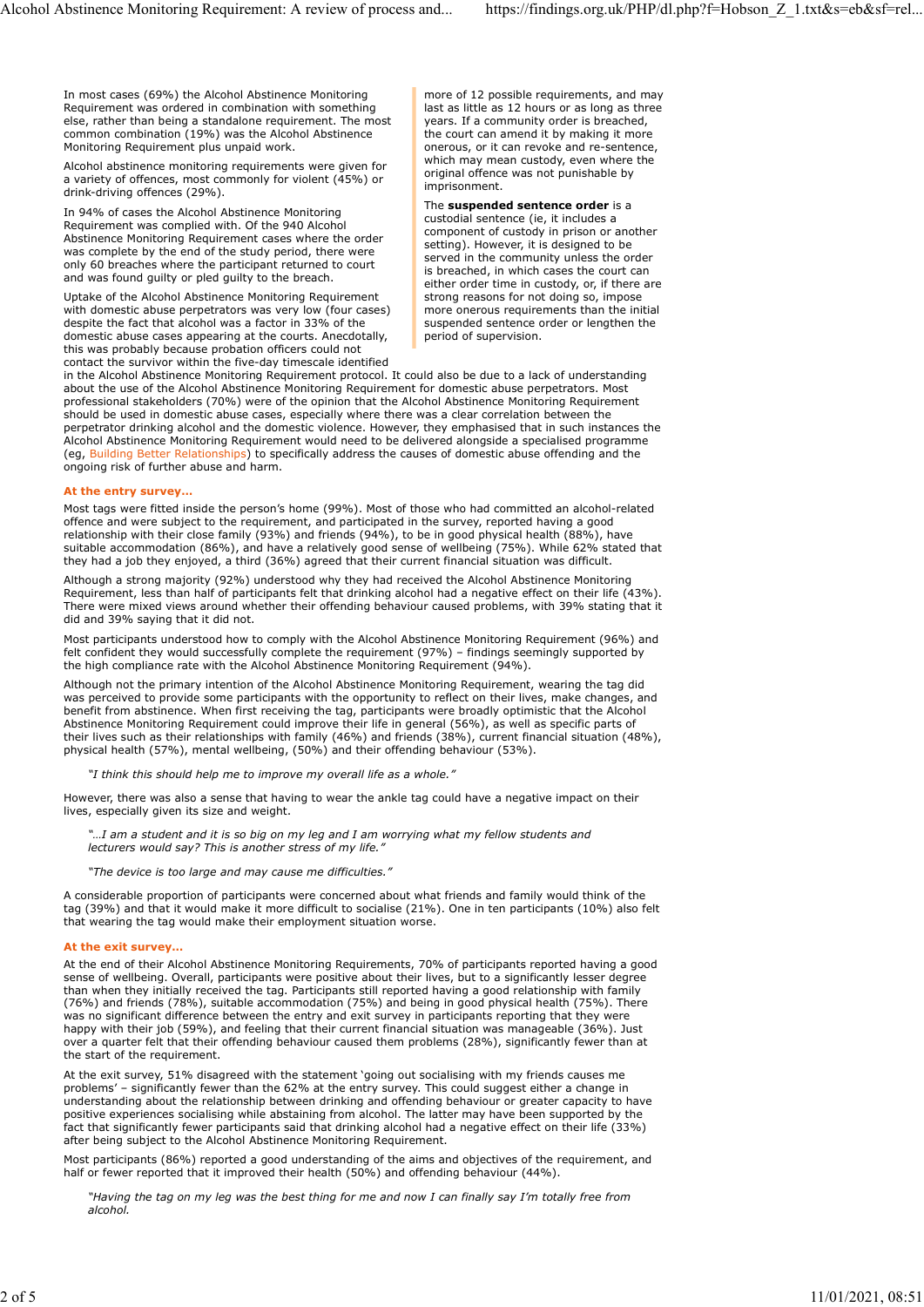"It's good because it made me look at alcohol in another light."

Concerns were raised about the tag itself, with many stating that the tag was too large and uncomfortable. Three-quarters (74%) reported that the tag was uncomfortable to wear for the duration of the requirement, and many said that it was too large and the design was flawed. Additionally, participants commented that it had negatively impacted their daily lives, for example preventing them going swimming. Participants were also concerned that the tag stigmatised them, with 44% saying they were concerned about what their friends and family thought. Some felt they had to go to the expense of buying new clothes to hide the tag from friends and colleagues.

## The authors' conclusions

Between 2016 and 2018, 1,014 people across London who had committed an alcohol-related offence were given an Alcohol Abstinence Monitoring Requirement, committing them to a period of abstinence. Just under half responded to a survey about their experience at the start of the requirement, and again just under half completed a survey at the end.

Most participants understood how to comply with the Alcohol Abstinence Monitoring Requirement and felt confident they would successfully complete the requirement. These reports were validated by the high rate of compliance with the Alcohol Abstinence Monitoring Requirement (94%), which indicates that the intervention would be able to achieve its primary aim of preventing alcoholrelated offences through preventing drinking.

However, there were drawbacks to wearing the alcohol tag used to monitor adherence to the requirement. Participants criticised not only the size and shape of the tag, but also that they could not take a bath or swim wearing it, which impacted their daily lives. Future iterations of the tag would be enhanced by being smaller and more comfortable to wear, as well as being fully waterproof.

Although the original plan was for the featured evaluation to be followed by a national rollout of the measure, this seemed unlikely at the time of publication. In June 2018 the Alcohol Abstinence Monitoring Requirement ceased to be imposed by London courts after the government indicated a change in national policy.

FINDINGS COMMENTARY The featured study examined whether the Alcohol Abstinence Monitoring Requirement performed as intended between 2016 and 2018 in London. This came after a 12-month feasibility study in four London boroughs (Croydon, Lambeth, Southwark and Sutton), and was intended to inform the national rollout of the programme. At the time the featured report was published, the London programme had been wound down and a national rollout seemed unlikely. However, in a press release dated 19 May 2020, the UK Ministry of Justice announced that the Alcohol Abstinence Monitoring Requirement would go nationwide later that year after two "successful pilots": one in London ( $\blacktriangleright$  featured study); and the other in Humberside, Lincolnshire and North Yorkshire (see report).

In both pilots the design of the studies meant that positive (or indeed negative) changes could only be described as being associated with an Alcohol Abstinence Monitoring Requirement, rather than being caused by it. Furthermore, they only included people subject to the Alcohol Abstinence Monitoring Requirement who agreed to participate in research, so may not be representative of everyone receiving the requirement.

Having said that, the London pilot demonstrated a high rate of compliance with the Alcohol Abstinence Monitoring Requirement, meaning that almost all participants (94%) successfully completed a courtordered period of abstinence, and for at least the period of time covered by the requirement, would not have committed alcohol-related offences. In theory, however, participants may still have committed nonalcohol-related offences or resumed drinking and committed alcohol-related offences after the Alcohol Abstinence Monitoring Requirement had expired. This is a limitation of the study design, and a reminder that the full context and impact of an intervention may not always be understood until it has been rolled out more widely or been in place for a longer period of time. Montron Requirement in mean of the Alcohol Abstinence Monitoring Requirement in the Alcohol Abstinence Monitoring Abstract and the Alcohol Abstinence Monitoring Requirement in the UK (1 2) was that the UK (1 2) was the UK

Explaining the desired outcomes of the Alcohol Abstinence Monitoring Requirement, and the motivation for adding this to the sentencing options judges have in front of them, researchers for Humberside, Lincolnshire and North Yorkshire said:

"For wearers, ['success'] meant complying with their order, not reoffending and improved health outcomes. At a societal level, long-term success would be demonstrated by reduced reoffending, resulting in less pressure on criminal justice agencies; and healthier communities which would lead to less demand on health and social care and the liquiditivide area two succession photo. third sector support services. "

#### Timeline of events

2011 | The Mayor's Office for Policing And Crime secured legislation to allow for the introduction of the Alcohol Abstinence Monitoring Requirement.

2014 | A 12-month pilot commenced, testing the feasibility of the Alcohol Abstinence Monitoring Requirement in the London boroughs of Croydon, Lambeth, Southwark and Sutton (see Effectiveness Bank analysis).

2015 | The Conservative government's manifesto committed to making sobriety tags available across England and Wales.

2016 | The Alcohol Abstinence Monitoring Requirement was rolled out across London.

2017 | The Alcohol Abstinence Monitoring Requirement was rolled out across Humberside, Lincolnshire and North Yorkshire.

2017 | The follow-up Conservative government's manifesto did not include a reference to sobriety tags.

2018 | As of June 2018 the Alcohol Abstinence Monitoring Requirement ceased to be imposed by London courts.

2020 | The UK Ministry of Justice announced that the Alcohol Abstinence Monitoring Requirement would go nationwide after two successful pilots.

The major drawback to the programme from the perspective of people subject to the Alcohol Abstinence Monitoring Requirement was surprisingly not the obligation to abstain from alcohol, but the imposition of wearing the monitoring device full-time. A finding running through various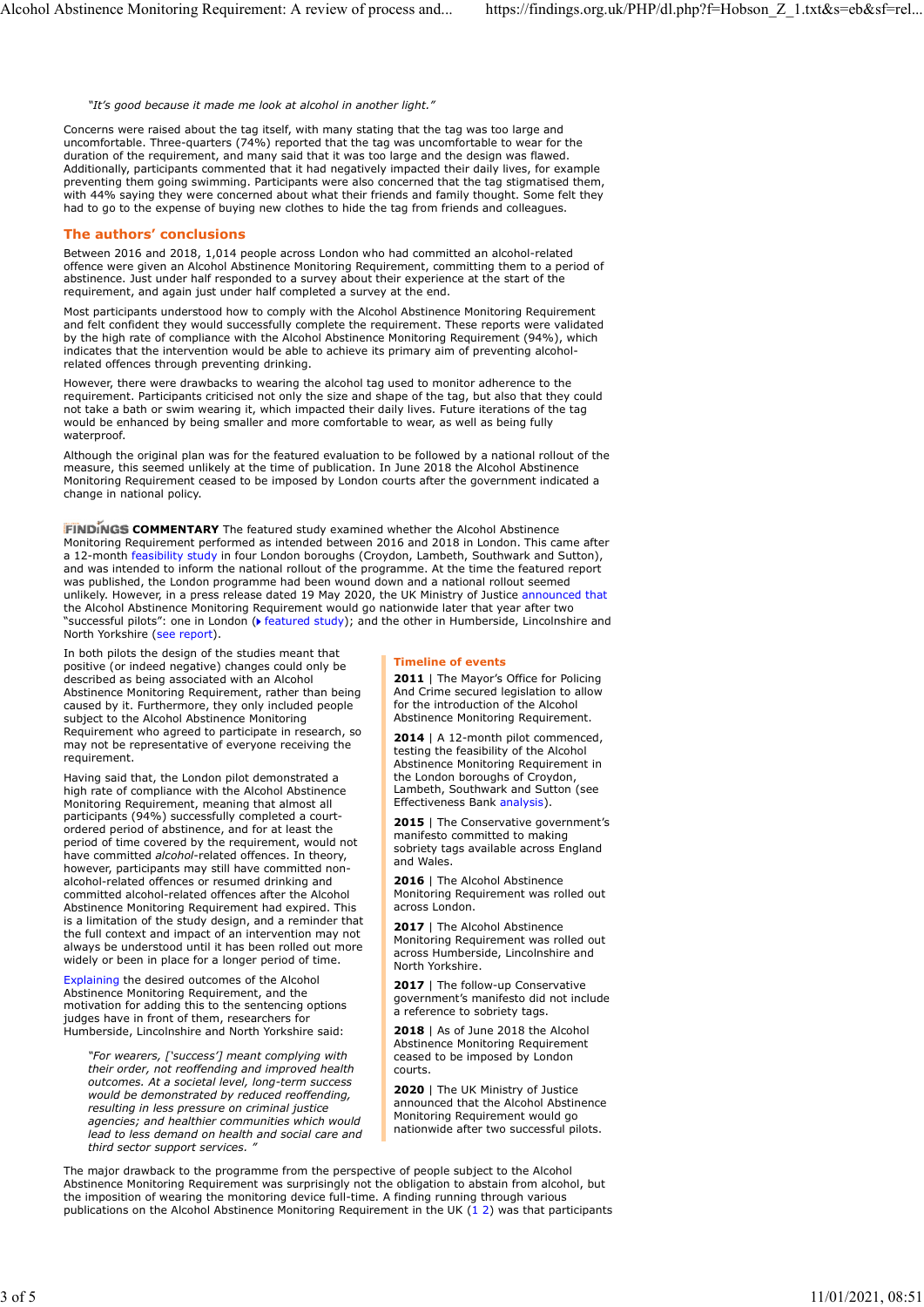have remained unhappy about the appearance and 'wearability' of the tag.

"It's big and ugly. I'm also not happy about the bathing arrangements". London feasibility study

"…The tag is very big and uncomfortable to wear in bed". London feasibility study

"The device is too large and may cause me difficulties." London pilot study Featured study

"I was a bit gobsmacked by the size of it and stuff". Humberside, Lincolnshire and North Yorkshire pilot study

This finding has remained consistent even where there was overall satisfaction or understanding of the Alcohol Abstinence Monitoring Requirement and



A 'sobriety tag' used to detect alcohol consumption during periods of courtordered abstinence

evidence of improvements in the lives of people subject to it. The authors of the featured study recommended that future iterations of the tag should be smaller and more comfortable to wear, as well as being fully waterproof. It is unclear whether or how soon improvements in the technology would be available, or to what degree current technology has been perceived by policymakers as an obstacle to effective rollout.

Despite the inconvenience of the tag itself, overall participants seemed to be optimistic about the Alcohol Abstinence Monitoring Requirement at the start of the study, and concluded that it had a positive impact at the end of the study. However, there was a slight decline between the two points in time whereby more participants at the entry survey thought it would make their lives better than thought it actually did make their lives better at the exit survey (56% vs. 44%). This may have been a case of participants overestimating the potential benefits of the Alcohol Abstinence Monitoring Requirement or underestimating the complications it might cause for them. This pattern was also the case for the following:

• Family relationships –  $46\%$ said it would make their lives better at entry survey  $\frac{500}{400}$ compared with  $36\%$  saying it  $\frac{40\%}{36\%}$  actually did at exit survey  $\frac{30\%}{30\%}$ 

- actually did at exit survey • Friendships – 38% to  $32\%$  20%
- 
- Finances 48% to 36% • Offending behaviour – 53%  $10\%$ <br>to 44%
- 
- Physical health 57% to • Mental wellbeing – 50% to
- 
- 
- Employment 26% to 23%

The two exceptions were more likely to say that the Alcohol Abstinence Monitoring education and ability to 'go **Requirement made their lives 'better' or that it had 'no impact'**, out'/socialise, which saw the than they were to say that it made their lives 'worse'. out'/socialise, which saw the<br>reverse trends - more people

thought the Alcohol Abstinence Monitoring Requirement made a positive impact than predicted it would at the start:

- Education 18% to 21%
- Socialising 24% to 26%

Although the design of the study meant the same group of participants did not necessarily take part in both surveys, the results suggest that the decrease can be explained by an increase in the proportion of participants saying the Alcohol Abstinence Monitoring Requirement made no impact, rather than a shift towards participants saying it made their lives worse. In general, participants were considerably more likely to say that the Alcohol Abstinence Monitoring Requirement made their lives better or that it had no impact, than they were to say that it made their lives worse (see  $\blacktriangleright$  chart). This was also evident at the entry survey. actuality did recist survives 26% to 25% and 26% and 26% and 26% and 26% and 26% and 26% and 26% to 25% and 26% to 25% by 26% and 26% and 26% and 26% and 26% and 26% and 26% and 26% and 26% and 26% and 26% and 26% and 26%

# What has research in the US shown?

Enforced sobriety has been successfully applied in other contexts. An example is South a new and more direct way with the message:

"If you don't quit drinking and driving, we will make you quit drinking."

Judges imposed a special set of bond conditions on the target group requiring defendants to completely abstain from alcohol, and to report twice-daily for alcohol testing or later to wear an alcohol-detecting anklet. Failed tests constituted a violation of bail terms and were punishable by immediate 24-hour imprisonment; missed tests led to an arrest warrant.

However, any positive results probably reflected the strategy of requiring participants to attend twice daily to be tested for drinking (normally at law enforcement premises), a procedure which may well entail much more quasi-therapeutic and/or deterrent contact than anonymous testing on its own. Across the sample, findings of lower recidivism than among other drink-driving offenders were based on a comparison which, apart from the offender having to live in the state, made no attempt to ensure it was comparing like with like.

Nevertheless, results among 24/7 Sobriety-programme participants were on the face of it



As shown by exit survey figures, participants were considerably